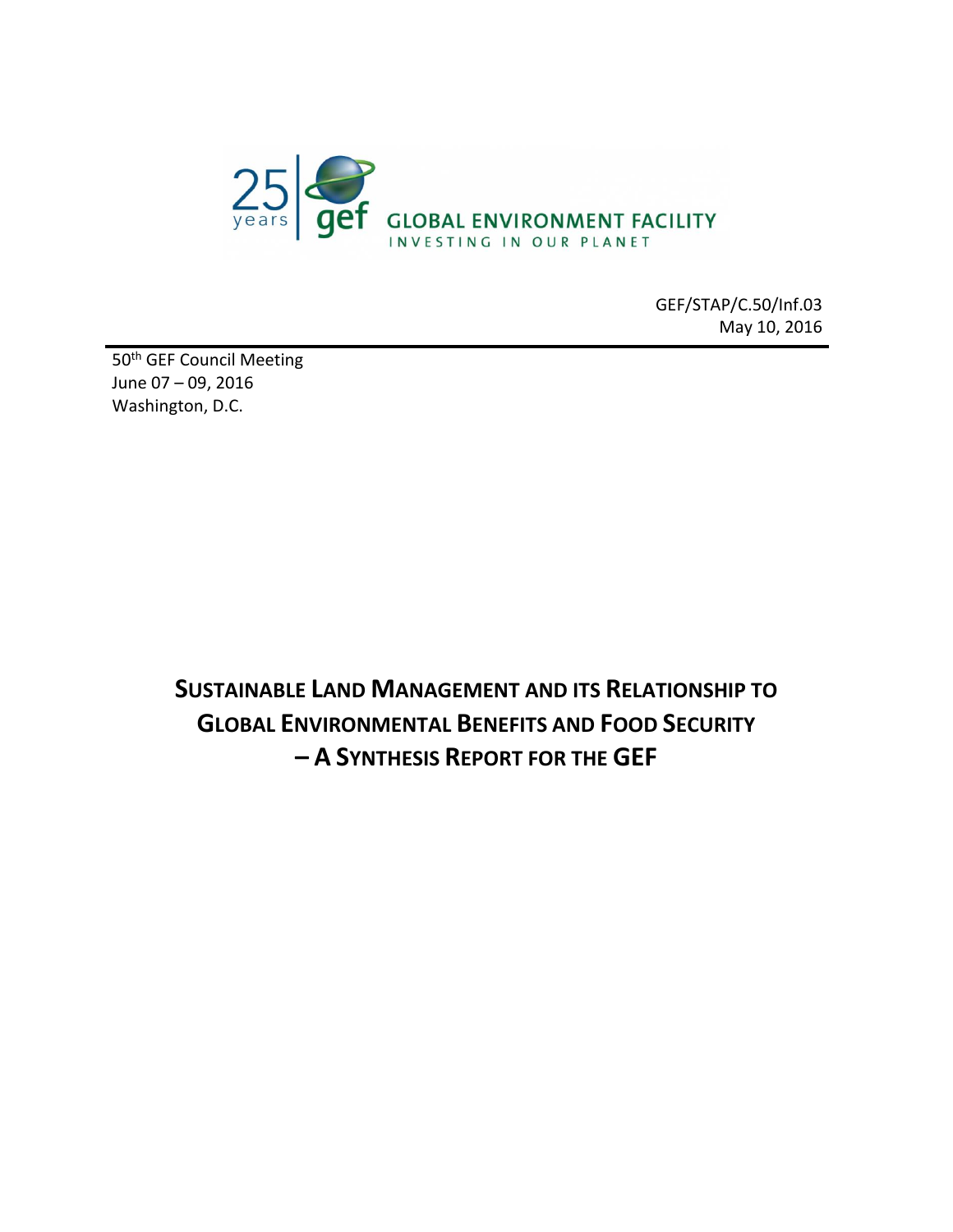# **Sustainable Land Management and its Relationship to Global Environmental Benefits and Food Security - A Synthesis Report for the GEF**

## *Introduction*

Sustainable land management (SLM) represents the critical merger of agriculture, environment and human socioeconomic well-being. It has the dual objectives to maintain long-term productivity of ecosystem functions for land, water and biodiversity and, at the same time, to increase productivity of goods and services, and particularly safe and healthy food. Well-structured and resourced SLM programs have the potential to provide global environmental benefits through their contribution to combating land degradation and to arresting and reversing decline in biodiversity and other ecosystem services. Effective implementation of SLM programs will also deliver social and economic benefits through productivity gains and enhanced resilience of agroecosystems, which are essential to addressing the major challenges facing the world today – food security and climate change.

Programs for SLM and for combating land degradation have complementary goals as demonstrated in the objective of the land degradation theme of the Global Environment Facility (GEF) forward program strategic plan (GEF-6) to "maintain or improve flow of agroecosystem services to sustain food production and livelihoods". According to the GEF strategic plan, a comprehensive landscape approach to SLM is needed to address the broad multi-faceted nature of land degradation across the range of agroecological and climatic zones in arid, semi-arid, sub-humid and humid areas of the world. The land degradation theme focuses on regions where agricultural and rangeland management practices underpin the livelihoods of poor rural farmers and pastoralists. It prioritizes programs for intensifying production of food crops and livestock through efficient use of land, soil, water and vegetation in agroecosystems. Thus, the GEF is well-placed to facilitate coordinated investment in SLM for global environmental benefits and to add significant value to programs addressing food security and climate change challenges.

#### *Scope and structure of this paper*

This review paper seeks to provide a synthesis of current knowledge on SLM and its relationship to combating land degradation, enhancing food security and addressing climate change adaptation and mitigation. The approach taken was to:

- 1. define key terms used in the paper to avoid some of the confusion that has arisen from inconsistent usage in this evolving area of research and application to management
- 2. examine sustainable management in the context of anthropogenic and natural pressures on the land resource
- 3. examine the role of SLM in addressing the critical challenge of global food security
- 4. provide an overview of the processes of land degradation as a basis for development of good practice for SLM that is scientifically sound and robust
- 5. review published literature on principles and practices for SLM that promote soil health, productivity and ecosystem services and the barriers to adoption of good practice for SLM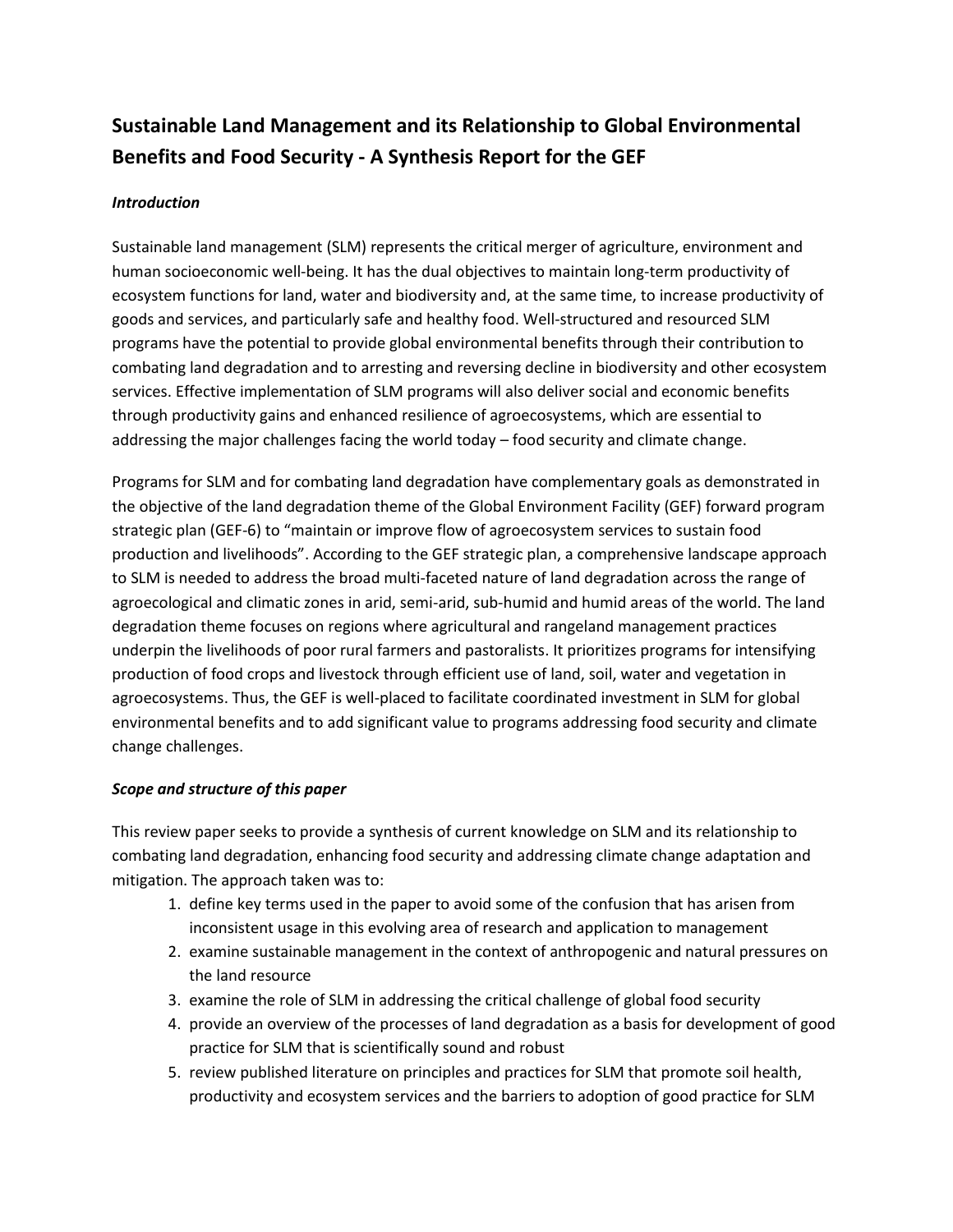- 6. explore the potential to develop indicators and metrics needed to benchmark land condition and monitor the effectiveness of SLM programs
- 7. provide recommendations for an approach to developing and implementing SLM programs to support discussion of investment for global environmental benefits.

This review is intended to be relevant to a wide range of stakeholders involved in agriculture, environment and sustainability issues. It specifically targets, however, the need for a strong evidence base for GEF programs, including those supported through the Facility's role as the financial mechanism for the United Nations Convention to Combat Desertification (UNCCD).

#### *Definitions and terms*

This paper uses the World Bank definition of sustainable land management as a knowledge-based procedure that helps integrate land, water, biodiversity and environmental management to meet rising food and fibre demands, while sustaining ecosystem services and livelihoods. SLM encompasses the management of land resources (soils, water, plants and animals) for food and fibre production and ecosystem services, while protecting the long-term productive potential and ecological value of these resources. This broad definition assumes the relevance of all three pillars of sustainability environmental, economic and social ̶ and highlights the complexities of implementing SLM across biogeographical and governance boundaries. While targeting productive lands, good practice for SLM is assumed to have inter-dependencies with activities in "natural" landscapes through major linkages in hydrology, biodiversity and other ecosystem services that affect productivity in agroecosystems. Terms relating to land condition, including degradation, desertification, rehabilitation and restoration, are also defined; they are relevant to assessing priorities for SLM programs and monitoring the effectiveness of those interventions. While land degradation is considered more broadly, soil health is a key concept in process understanding and for evaluating SLM.

#### *The land resource – pressures and degradation processes*

Pressure on the land resource is increasing at all scales from local to global due to human factors, notably: (1) growing demand for food in terms of both quantity (kilojoules of energy) and quality (proportion of animal protein in the diet) for an expanding and more wealthy world population; (2) competition for productive land for biofuel, urban expansion and other non-productive uses; and (3) decrease or lack of growth in productivity due to decline in soil health indicated by lower nutrient status and organic matter, and other degradation processes. Pressures also arise from natural factors such as climate variability, extreme weather events and wildfire; these add to the challenge of matching management practices to environmental conditions for optimal yields and for sustainable use of the land resource. Anthropogenic climate change is projected to exacerbate variations in year-to-year yields and income from agriculture, threatening the resilience of agroecosystems and stability of food production systems.

Practices for sustainable intensification of production – that will produce more on existing productive lands, while using fewer resources – will be increasingly necessary to meet demand for food and fibre.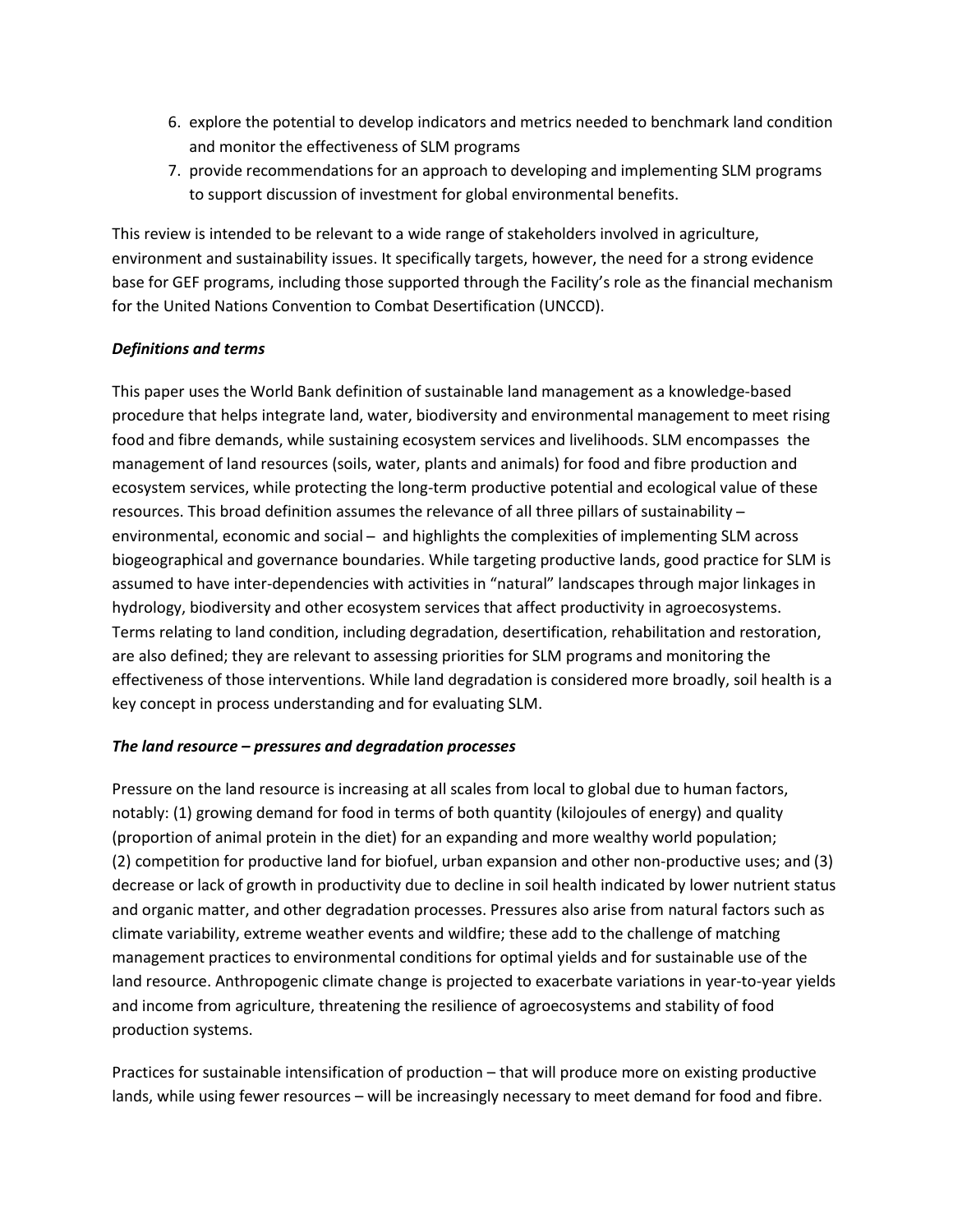Some limited expansion in land for production through deforestation and conversion of new land areas is occurring. The potential additional arable area for producing food and animal feed, however, is realistically assessed as insufficient to meet future demand without producing more per hectare. Sustainable intensification involves increased inputs, particularly of nutrients and water; this adds both to costs for land managers and to risks to the environment from processes such as nutrient leaching and greenhouse gas emissions.

Land degradation on various scales may result from a range of natural and management pressures on land resources. In Australia, for example, rangeland degradation results from the coincidence of prolonged drought with high grazing pressure from both domestic stock and native animals. The ability to reduce stock numbers to match feed availability during drought may be affected by economic and logistical circumstances (e.g. labour and distances). Similarly, extended dry periods have been a factor in land degradation in sub-Saharan Africa. But, in this case, as in other developing countries, the direct impact on human populations suffering under-nutrition and with little or no capacity to rehabilitate land is often much greater. Thus, while the combination of human and natural pressures on land can limit land-holder capacity to implement good practice, land management, policy and socioeconomic constraints can also influence the adoption of SLM practices.

## *Sustainable land management for food security*

By the middle of this century, the Earth will need to feed more than 9 billion people; scientists predict this will occur with little additional land coming into production. Many of the approximately 850 million people who are chronically hungry today live in regions of sub-Saharan Africa and southern Asia subject to factors that increase the risk of land degradation: high climate variability, water scarcity, steep slopes and shallow, fragile and nutrient-poor soils. Sustainable intensification of agriculture has been identified as essential to achieving food security now and in the future. As a result, higher inputs, especially of nutrients and water, and adoption of technologies will need to be part of the solution for higher and more sustainable production. Importantly, however, sustainable intensification does not have to be uniform across agroecosystems; it can be applied differentially in a way that is compatible with other food production strategies such as matching use to land capability and "land sparing" for conservation of high-value ecosystems. Sustainable land management will also contribute to food security through addressing the "yield gap" (the difference between actual yield and maximum attainable yield), which is part of the vision for sustainable intensification. Closing the yield gap represents an important opportunity for increasing current and future food and fibre production; this can occur, in part, by introducing more sustainable management practices to rehabilitate areas with decreased productive capacity.

In addition to productivity increase, achieving global food security will require attention to the social and economic dimensions of SLM, since access, wastage and affordability contribute to situations of chronic hunger. Improved yields for smallholder farmers and greater self-sufficiency in local food production provide the basis for sustainable land management. An integrated response to food security and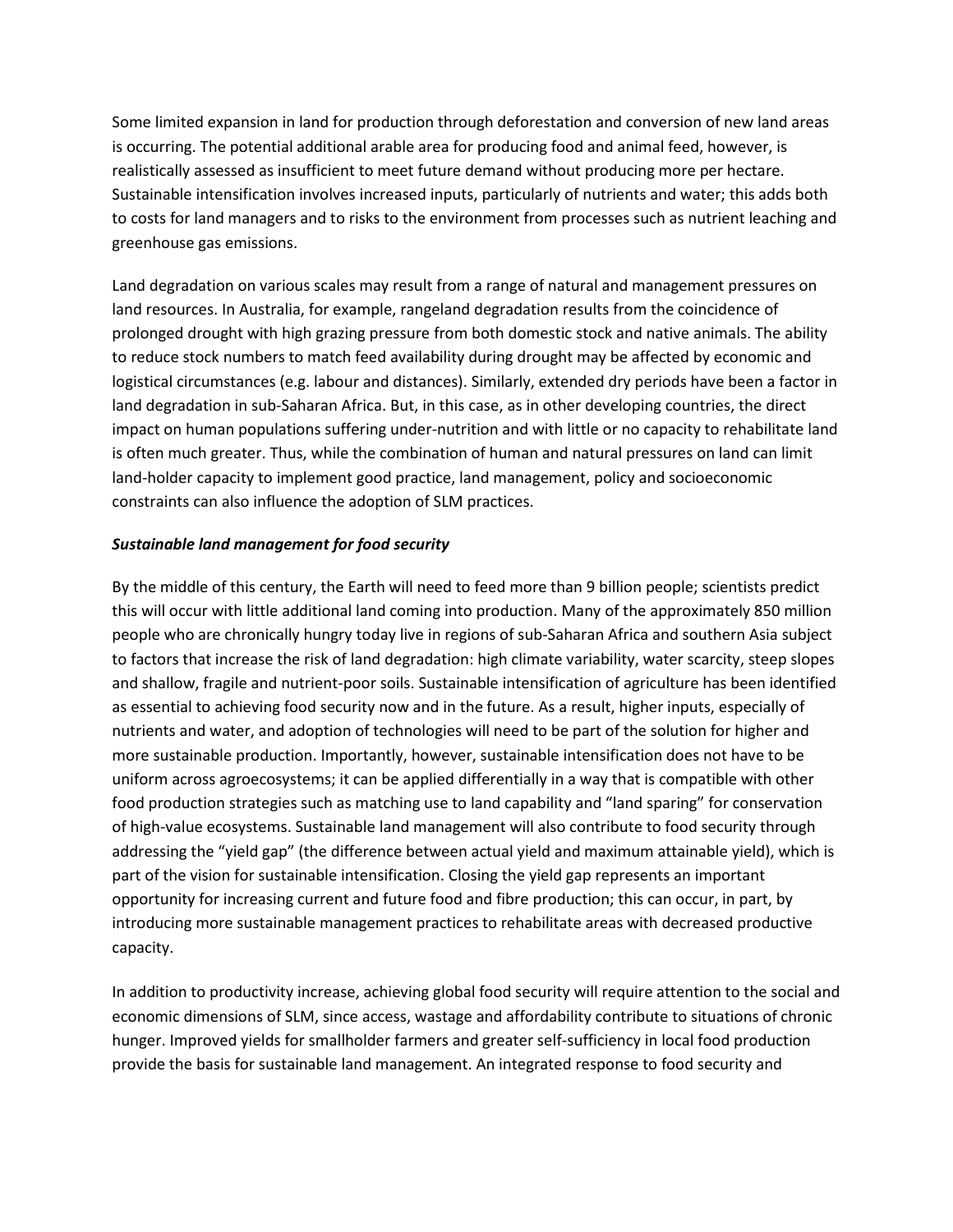sustainable use of land and other natural resources, however, also requires global action on sustainable intensification. This includes overcoming policy barriers to access of adequate nutrition.

## *Soil health and processes of land degradation*

The Food and Agriculture Organization of the United Nations (FAO) has estimated the extent of land degradation globally at 2 billion hectares (ha). Hence, the potential benefits in terms of improvement in ecosystem services and gains in productivity for food and fibre from implementation of SLM practices is very large. On the African continent alone, degradation is estimated to affect 124 million ha. Forms of soil degradation include nutrient decline, wind and water erosion, loss of soil biodiversity, soil sealing (due to expanding industrial and urban uses), contamination, salinization and compaction. However, impacts extend beyond soil health to processes such as pollution of aquifers and freshwater resources, water depletion, deforestation and biodiversity loss. Understanding these processes and their impacts on ecosystem services facilitates development of effective good practice for SLM, both to help prevent further degradation and to help rehabilitate or restore affected areas. Analysis of the processes and scales of degradation also helps to develop metrics and monitoring programs targeted to local or regional circumstances to more accurately quantify damage and monitor recovery.

## *Barriers to adoption of good practice for sustainable land management*

Good practice for SLM will enhance the balance across the multiple facets of agroecosystem management. However, the complexity and the potential for synergies and trade-offs between aspects of the resource, social and economic base can impede both development of effective good practice and its adoption. Better understanding of the drivers of land degradation will support efforts to develop good practice for the diverse local conditions of the world's agroecosystems. Principles for SLM include increased water-use efficiency, improved soil fertility, use of good quality plant species adapted to local conditions and creation of favourable growing conditions at the micro-climatic level.

Practices that can be developed into locally applicable SLM guidance include: (1) building soil organic matter for better soil moisture storage and nutrient status and improved soil structure; (2) integrated nutrient management with locally appropriate combinations of organic and inorganic sources of nutrients; (3) better crop selection targeting seed quality and locally adapted varieties combined with management for local conditions; (4) high efficiency of use of rain water to promote infiltration and minimize run-off and erosion in both crop and grazing lands; and (5) management of surface crusting and compaction of soils through maintaining ground cover, reduced tillage and improvements of permeability and hence better seedbed conditions and soil rooting depth. These practices have the potential to make a significant contribution to rehabilitation or restoration of degraded areas.

Adoption of good practice will be enhanced by implementation of programs in education and effective SLM implementation that also take into account the socioeconomic constraints that limit uptake of particular land management practices. Important barriers for smallholder land managers could include poverty, lack of knowledge or confidence to make a change, and labour constraints (human resources) needed to implement a change of practice. Monitoring the effectiveness of SLM programs is also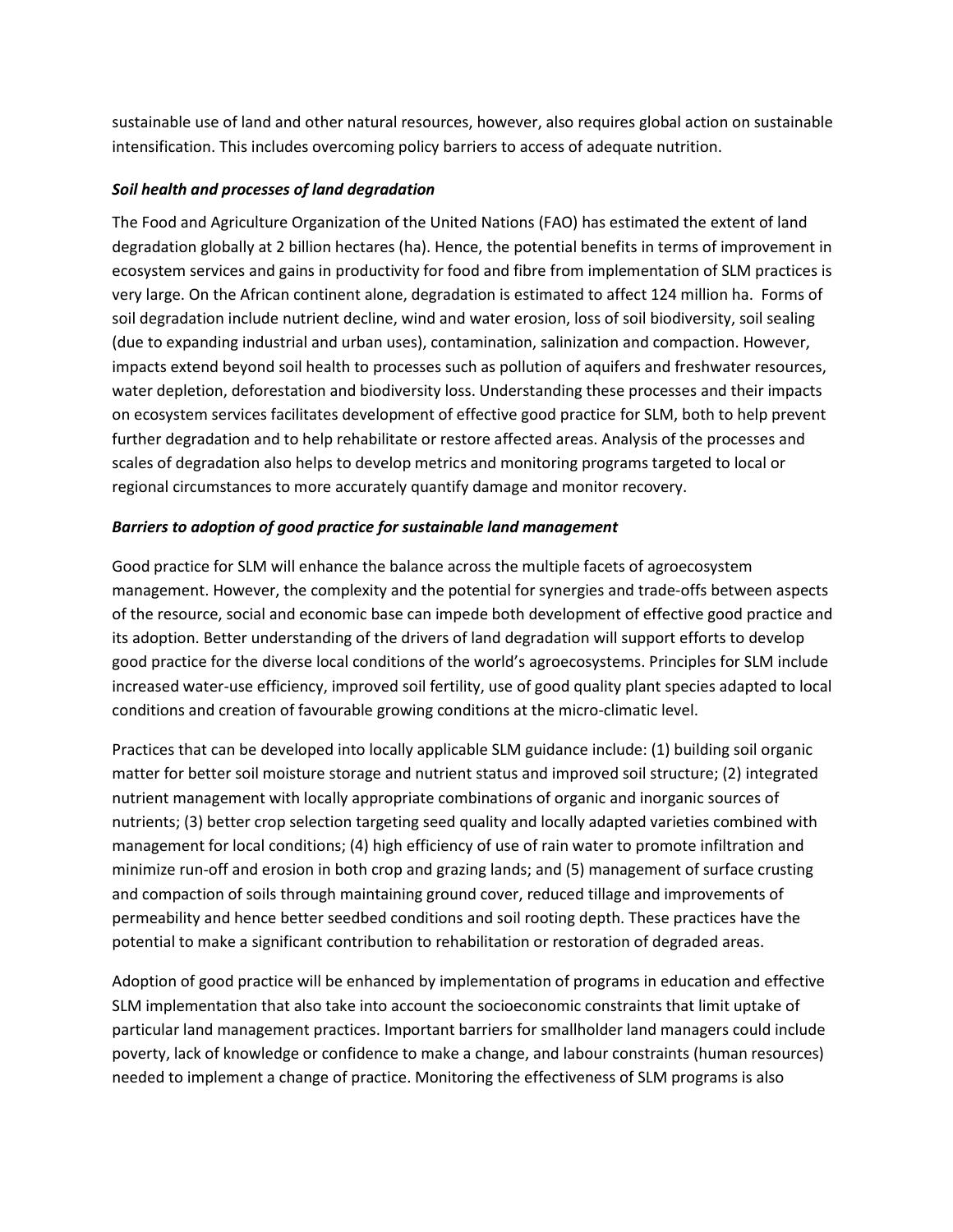complex for two reasons: the need to consider cross-scale aspects, and the huge diversity in natural and human factors that affect capacity to adopt good practice and the uniformity of response.

# *Metrics for monitoring land condition and evaluation of sustainable land management programs*

A wide range of indicators has been proposed over past years for all or some aspects of assessing the sustainability of land management. The level of complexity and diversity necessitates a composite set of indicators in an assessment framework to monitor the impacts of an intervention program and to avoid trade-offs or perverse outcomes. Two substantial challenges for development of SLM and monitoring and evaluation frameworks relate to the temporal and spatial scope of actions. Introduction of improved practices for sustainability may deliver benefits over several decades rather than on the shorter timeframes over which monitoring of investment in assistance programs is normally required. This is especially the case for programs targeting recovery of degraded lands or where off-site impacts occur. Metrics for evaluating programs in SLM also need to consider assessment across spatial scales where programs aim to extend good practice from intervention at a field site to regional, national and global scales.

Metrics should be capable of assessing both socioeconomic and biophysical impacts and to identify opportunities for, and support, horizontal and vertical up-scaling. There may be a disjunct between the technical need for clearly defined, quantifiable indicators of sustainability to monitor the effectiveness of investment, and the less tangible, often qualitative, social, cultural and human well-being values required for policy development. Nevertheless, review of experience in developing metrics for environmental programs that consider all three pillars of sustainability indicated that the GEF would be well-placed to lead a synthesis of guidance on monitoring and future evaluation of interventions in SLM.

# *Summary and recommendations for investment in sustainable land management*

Global environmental benefits from addressing land degradation potentially include:

- improved provision of agroecosystem and forest ecosystem goods and services, including food and fibre production
- mitigated/avoided greenhouse gas emissions and increased carbon sequestration in landscapes managed for production
- reduced vulnerability of agroecosystems and forest ecosystems to climate change and other human-induced impacts
- conservation of, and sustainable use of, biodiversity in natural and production landscapes
- reduced pollution, eutrophication and siltation of international waters and enhanced buffering of flood damage.

The timeframe for realizing benefits following interventions for SLM will vary. It may be decades before improvements can be measured, but the need is both immediate and growing. Delaying the initiation of SLM practices until full certainty in the outcomes is known can lead to additional degradation of the environment and greater human suffering due to food insecurity.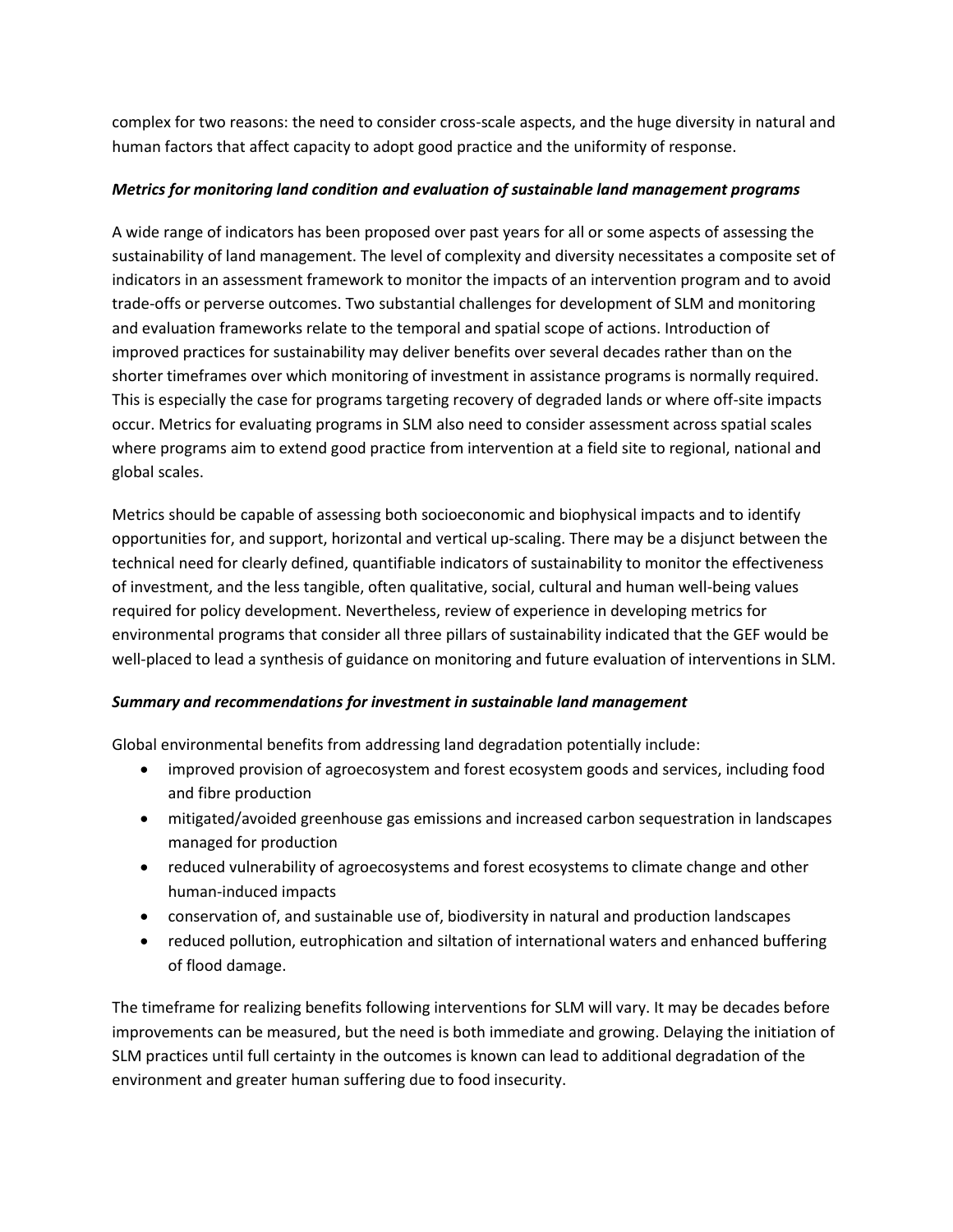The process of prioritizing SLM investment strategies should consider selected immediate and achievable targets, which are described below:

- 1. Sustainable land management is critical to the global response to food security, climate change, land degradation and threats to biodiversity and loss of other ecosystem services critical to human well-being. SLM requires commitment and investment in research, innovation, governance and implementation programs on global scales. It also demands investment in capacity building at local scales through immediate actions based on existing scientific and local/indigenous knowledge, and a willingness to trial or test "best-bet" candidates immediately without waiting for greater theoretical certainty. This is fundamental to preventing further increases in land degradation and starting to restore degrading areas before rehabilitation or restoration becomes more costly and long term.
- 2. Early interventions to implement SLM practices can act to arrest and reverse land degradation most cost effectively. Practices such as conservation agriculture, agroforestry, increasing soil organic matter, integrated soil fertility management and sustainable intensification can arrest and reverse some or all aspects of land degradation. Delaying the initiation of SLM programs until impacts become severe will likely increase both the financial burden and recovery time with adverse production and socioeconomic outcomes for communities.
- 3. In areas where yield of crops and pasture is markedly below the potential achievable yield, there is a large opportunity for substantial gains in food production. The "yield gap" has been reported to be as high as 80% in some locations. High priority should be given to investment in SLM programs targeting these areas to identify the reasons and, where possible, close the yield gap. The highest priority will be those areas also associated with under-nutrition in vulnerable communities. Constraints to efficient and sustainable land resource use will need to be identified. These might include biophysical or agronomic causes, social and economic factors such as market access, and policy barriers. Closing the yield gap on existing productive lands can also contribute significantly to conserving natural landscapes for biodiversity and other ecosystem services, as well as meeting current and future food demands.
- 4. When initiating a program in SLM, three key considerations are: (1) local biophysical conditions and socioeconomic circumstances; (2) requirements for sustainable intensification of production based on estimated best options for land use and knowledge of approaches such as land sharing, land sparing and land capability assessment; and (3) opportunities for scaling up from field trials to increase the number of land managers adopting SLM practices. Local knowledge combined with scientific understanding will help develop locally-acceptable and effective strategies for SLM. At the same time, ongoing investment in research and development is important to develop novel methods and more efficient resource use and to increase production on fragile soils with limited water assets. Also important are programs to increase the social and economic standing of communities to enable management to focus on longer-term sustainability objectives, as well as the critical immediate needs for nutrition, health and financial survival.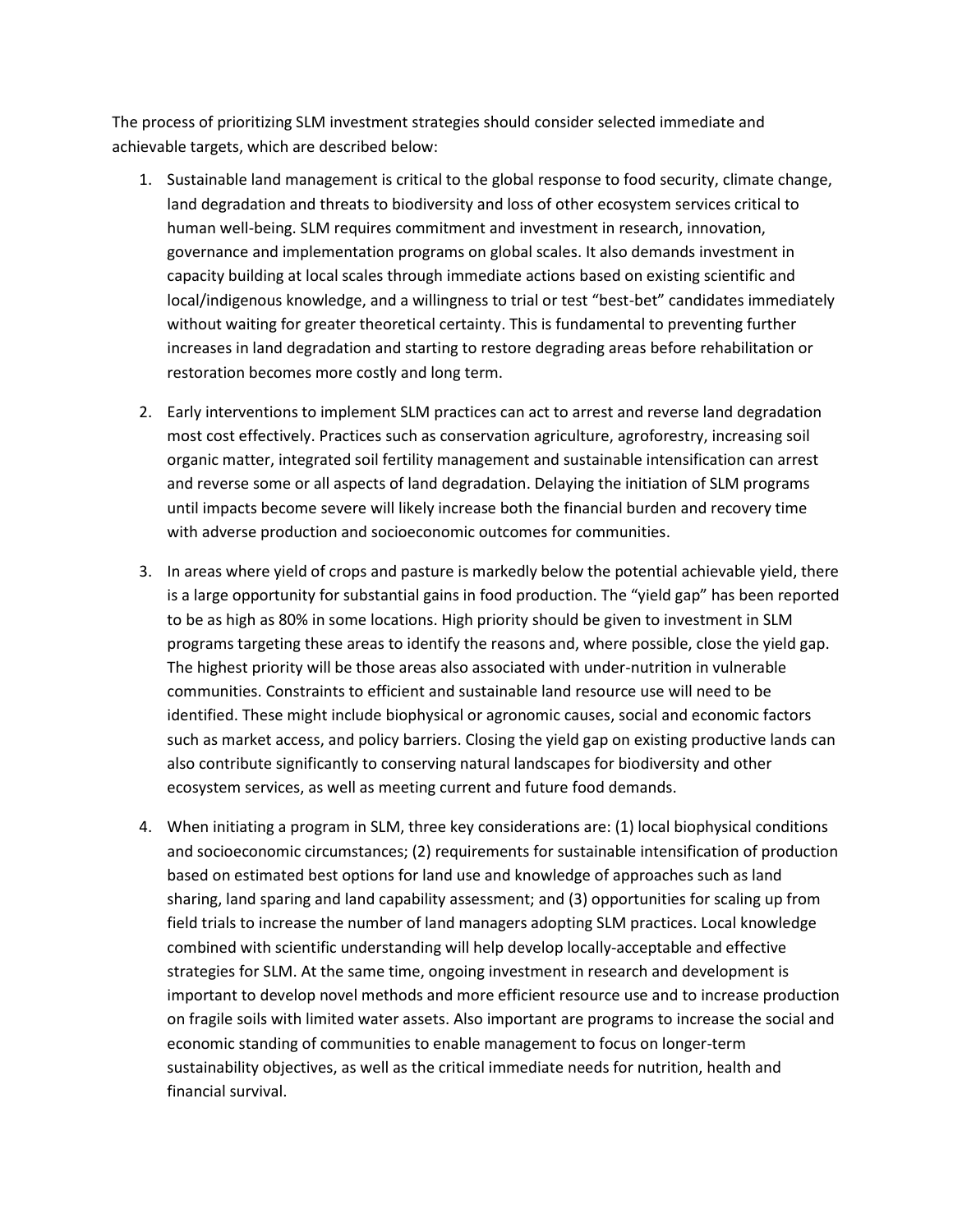- 5. Sustainable land management programs require better metrics and indicators, including to measure baselines (benchmarking where we are now) and monitor change. This is challenging for investment agencies, but equally important for local trials to convince land managers of the merits of an approach, and promote adoption regionally. It will provide a basis for scaling up horizontally (to larger land areas) and vertically (e.g. to promote institutional and policy support) and to provide accountability for investment. Long-term commitment to monitoring and evaluation is needed to detect slow recovery or slowing decline in degradation. Monitoring is also critical for detecting off-site impacts. The GEF is well-placed to lead the synthesis of principles and guidelines for identification of metrics or indicators for sustainable land management, providing a defensible basis for prioritization of SLM activities and for monitoring progress across the diverse conditions relevant to investment in this area. The process to achieve this guidance could include:
	- i. Development of a framework and check list of land properties for assessment of the land's capacity to provide vital ecosystem services. This would involve monitoring the soil, climate, landform and water properties to assess whether specific land management practices are sustainable. The list of properties would need to account for the productivity and yield potential of the soil.
	- ii. Identification of the site-specific land degradation risks resulting from these land properties. This would be based on sound on-ground understanding of land degradation processes and ecosystems services, as well as identification of practices to manage the land degradation risks to prevent long-term deterioration of soil health.
	- iii. Identification of a set of indicators to assess what management strategies are economically rational, viable and useful within the context of a community. Criteria for regional monitoring may supplement locally relevant indicators. In addition, evaluating the impact of SLM practices on ecosystem services at national and global scales will support policy and planning by governments and international agencies. Important indicators for land management generally include soil health, soil organic carbon, water resource measures (water scarcity and water quality), biodiversity loss and indicators of locally relevant social and economic status and change.

#### *Concluding remarks on the value of SLM for global environmental benefits*

Land degradation, climate change and food security are arguably the three greatest challenges facing the world today and SLM is fundamental to all three. In 1987, the Brundtland report, *Our Common Future* (United Nations, 1987), warned that if human needs are to be met, the Earth's natural resources must be conserved and, in particular, land use for agriculture and forestry must be based on a scientific assessment of both land capacity and the annual depletion of topsoil. Addressing the problem of land degradation through SLM approaches is truly multi-faceted with challenges on multiple levels of environmental, social and economic disciplines, as well as human well-being and socio-cultural values.